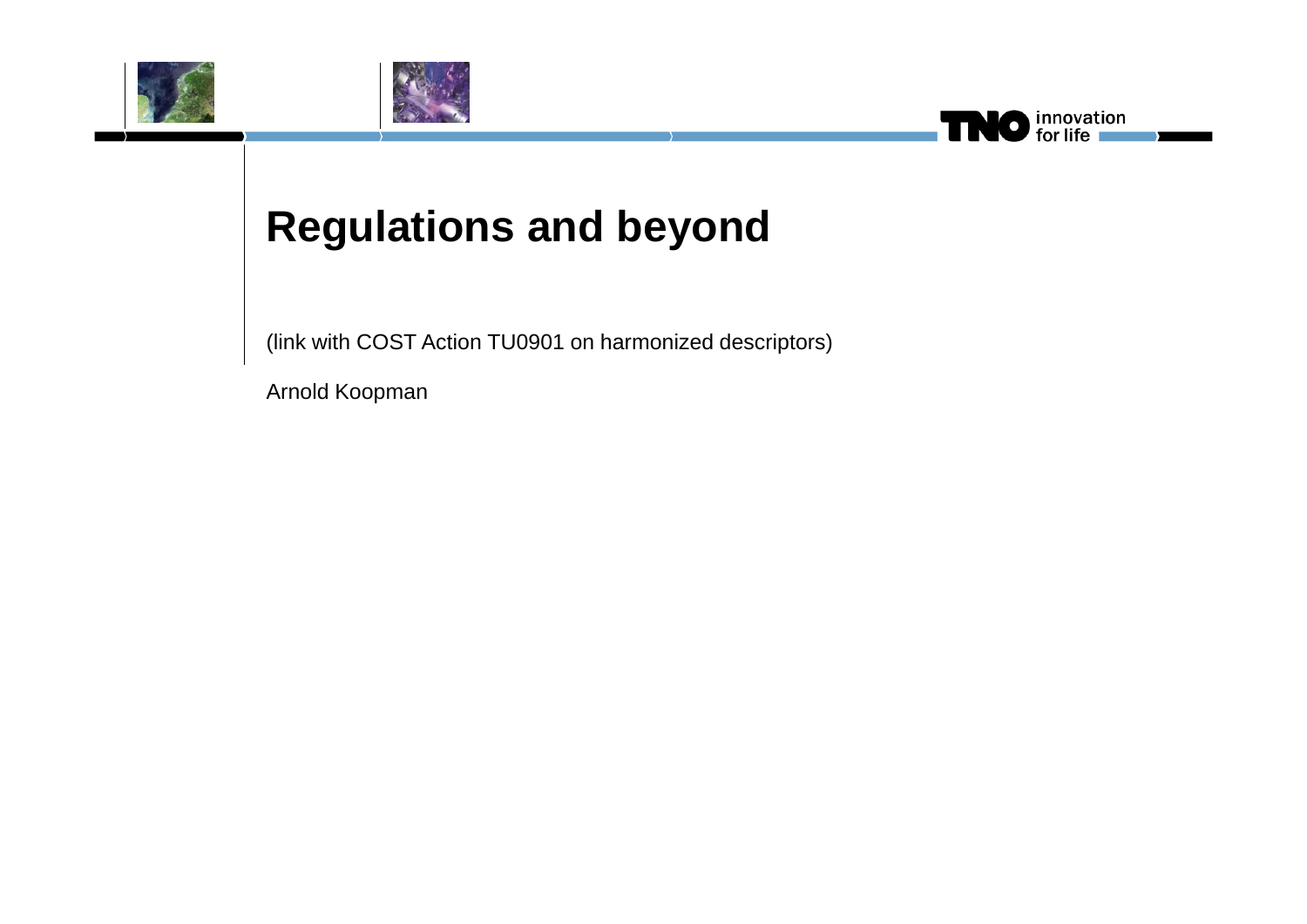



# **Outline of presentation**

innovation<br>for life

Т

 $\bullet$ 

- COST Action FP 0702
- A different road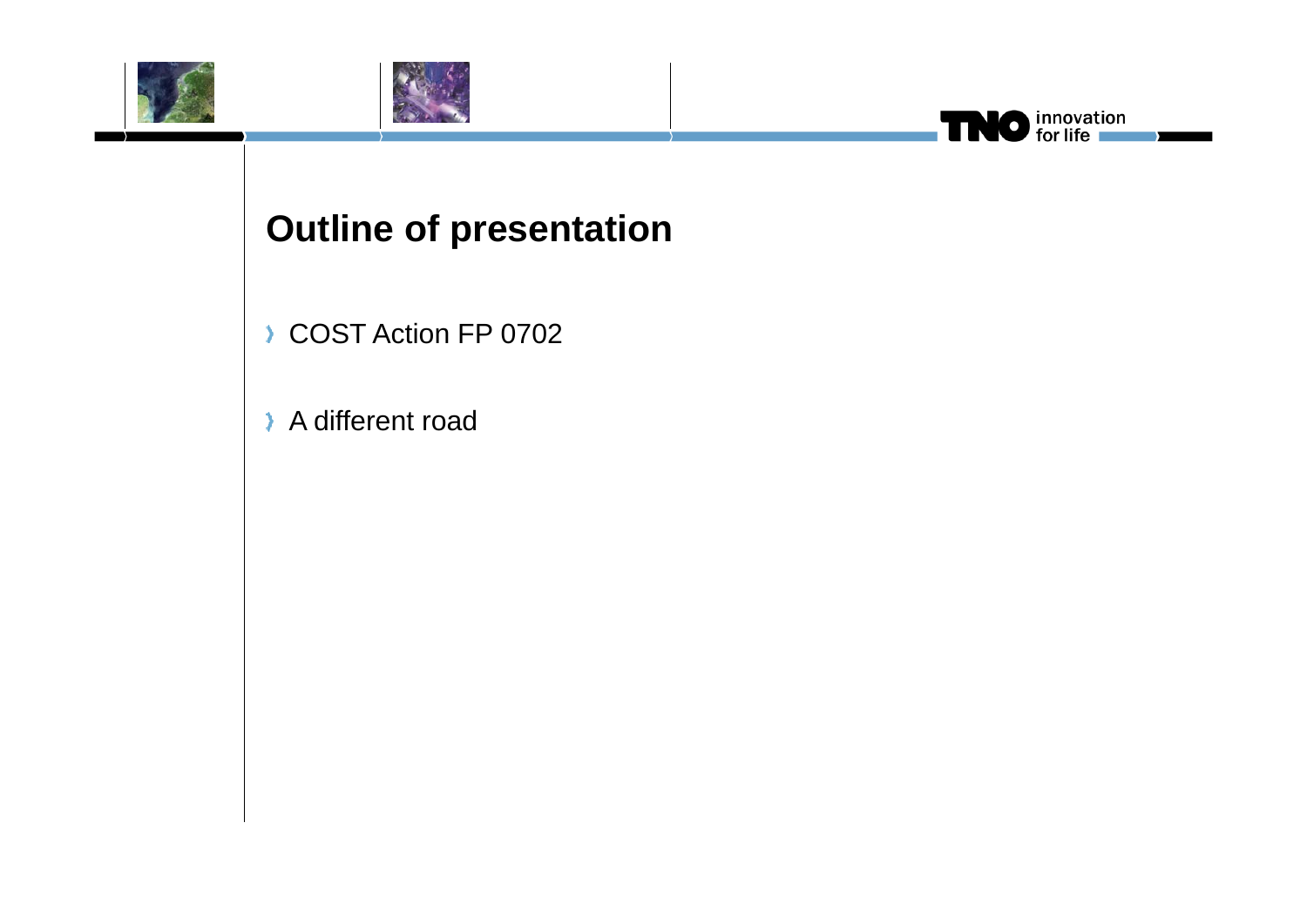



#### **FP 0702 TU 0901**

#### **COST action FP 0702:**

acoustics and low frequency vibration of **timber based lightweight buildings**

> *solve the physics! descriptors mostly a given, criteria unclear*

innovation

#### **COST action TU 0901:**

Integrating and Harmonizing Sound Insulation Aspects in Sustainable Urban Housing Constructions

*harmonize the descriptors, diversify the criteria*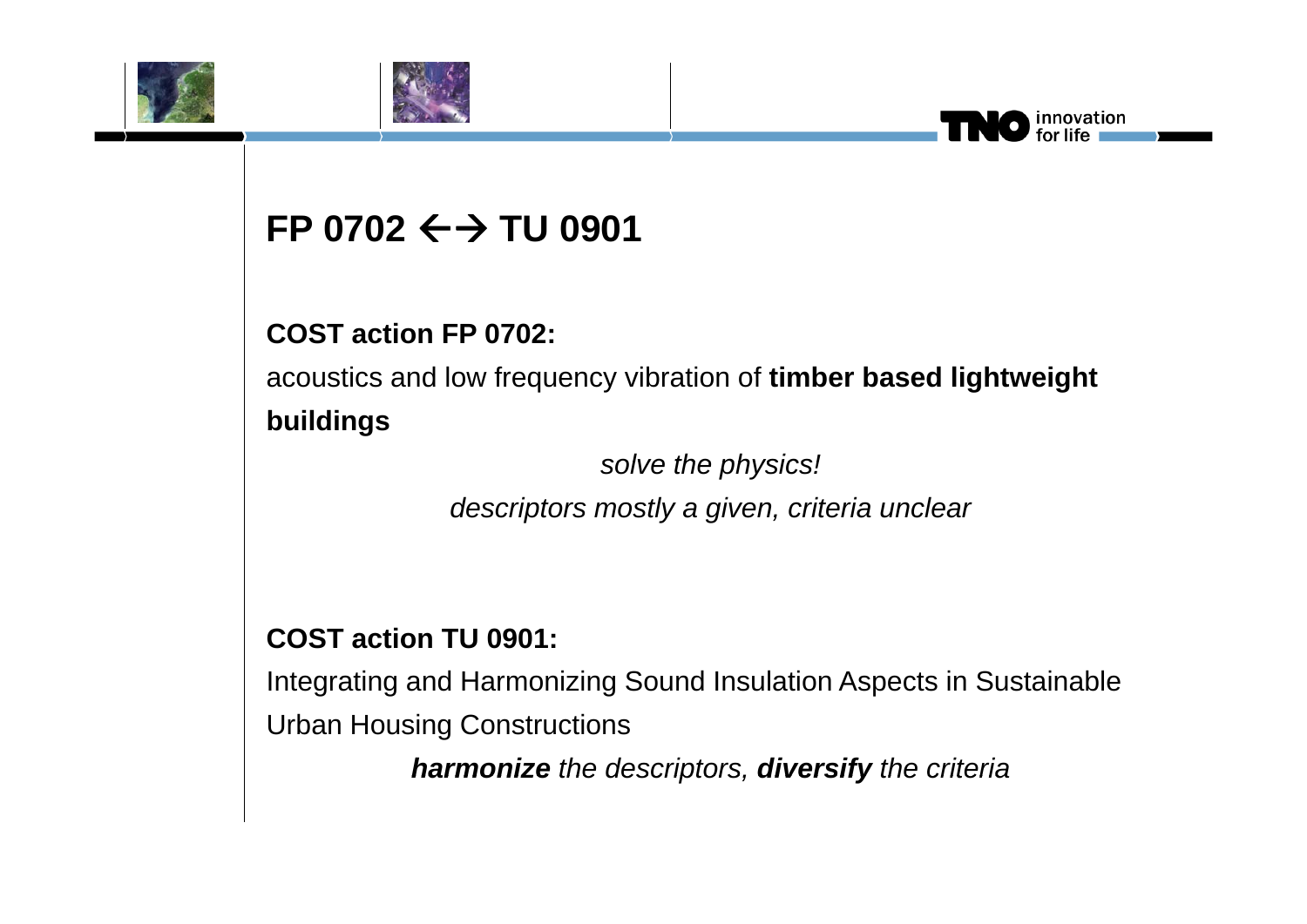



#### innovation

### **COST action TU 0901**

Main objectives:

Harmonize the descriptors used in different member states

Prepare a European classification scheme of **quality classes**

*for "old fashioned" acoustics*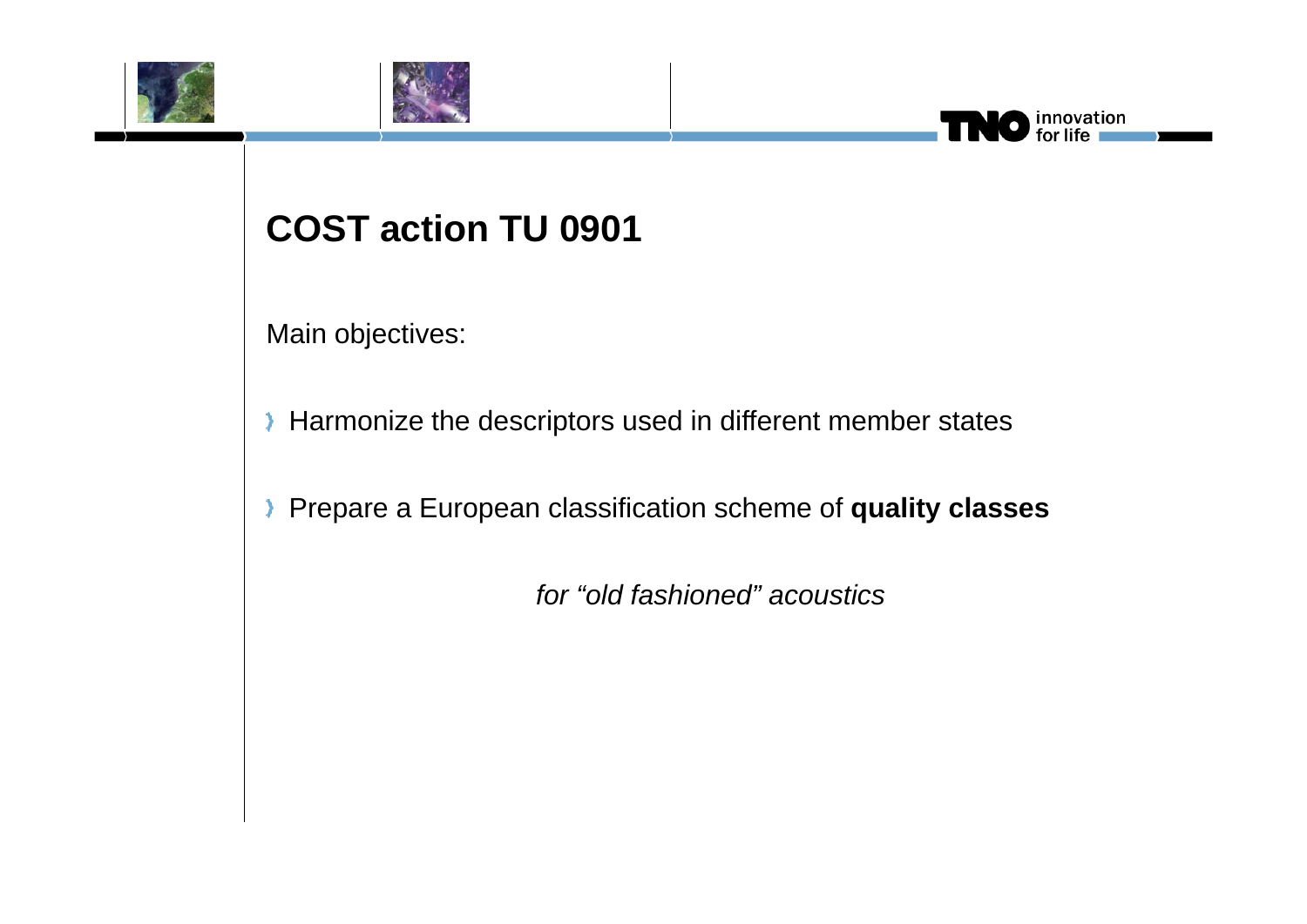



#### **meanwhile, at FP 0702**

Soon it became apparent that the central issues are:

innovation

How to deal with **low frequencies** (<50 Hz)

How to deal with **vibration**

in modelling, measurements, assessments and solutions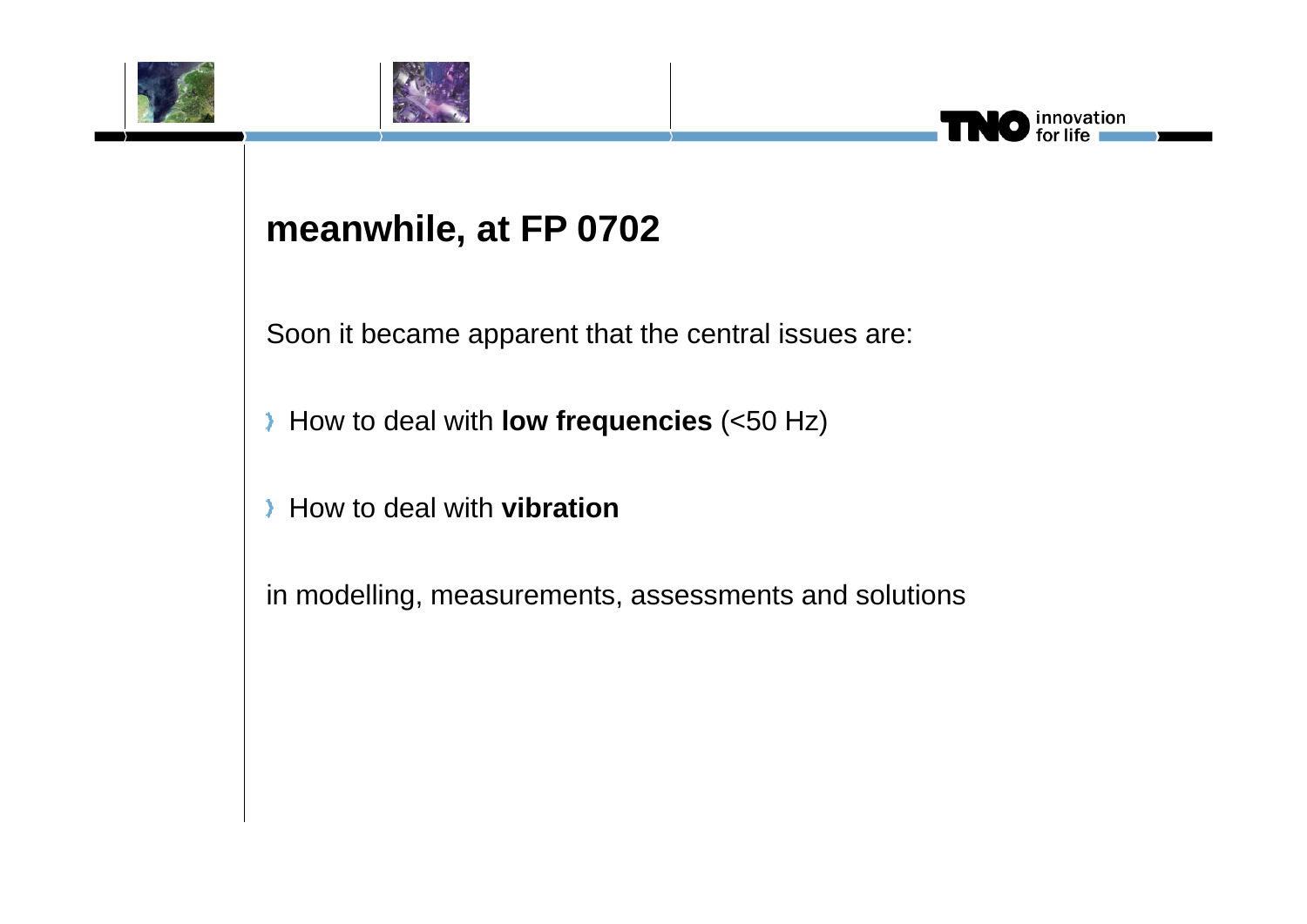



#### innovation

#### **For low frequency noise and for vibration …**

… there is a **broad range of descriptors**

… and much **confusion about criteria**

… and almost **no regulation** (laws) on any of that

Reason: no pressing matter until now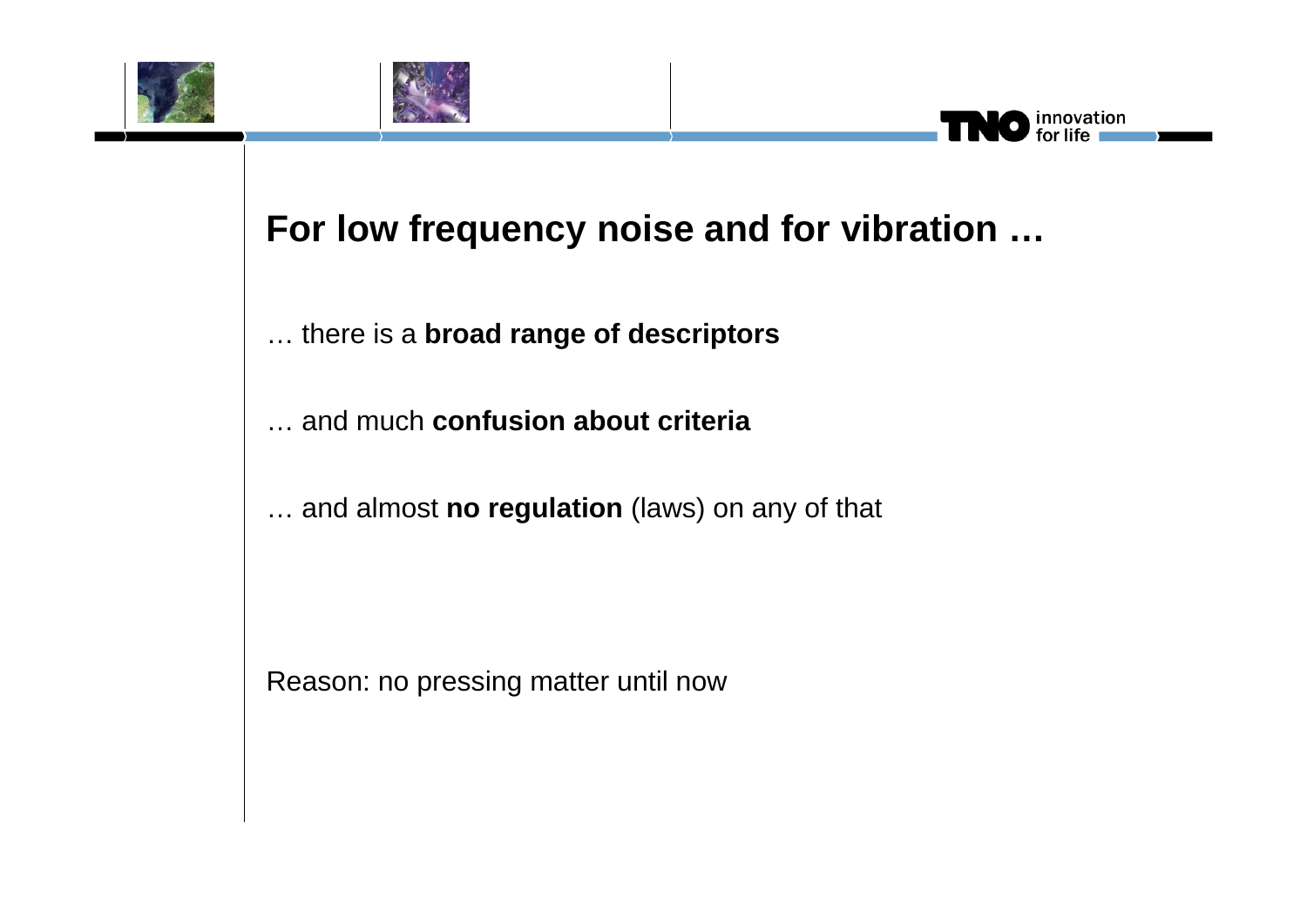



## **Regulation for low frequency noise and vibration?**

innovation

- Standardize descriptors Σ
- Set minimal requirements Σ

Beneficial for innovation and development in timber based and/or light weight structures

For instance:

- Incorporate 63 Hz octave band in existing standards
- Use DIN 4150 as basis for descriptors and criteria for vibration (*relax: just an example*)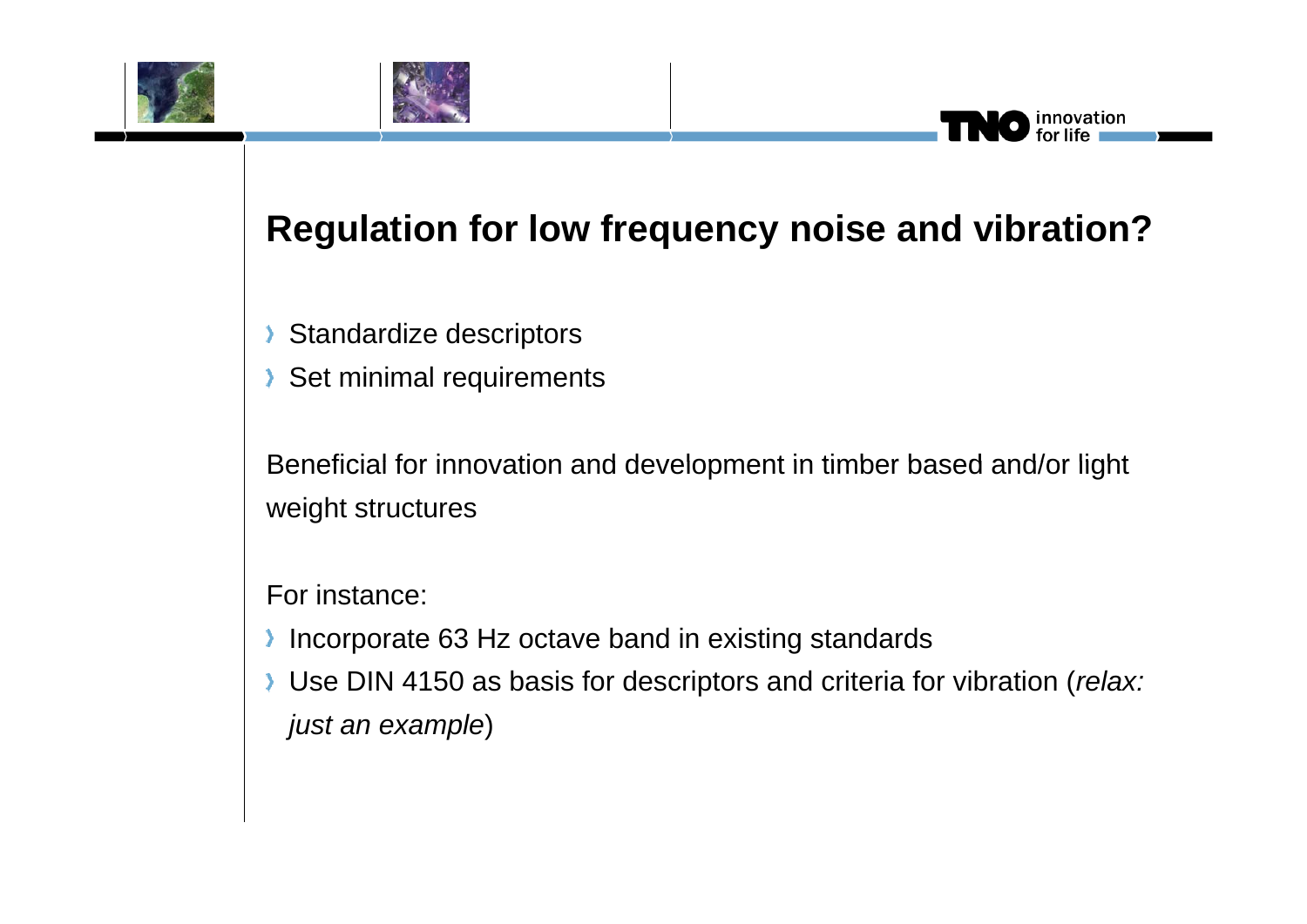



#### **But do we** *really* **want regulation?**

Regulation set **unambitious** criteria Σ

Creates **one-fits-all** (unambitious) solutions

What we really need is harmonization.

innovation

What we really want are quality classes.

Regulation stands in the way of quality classesΣ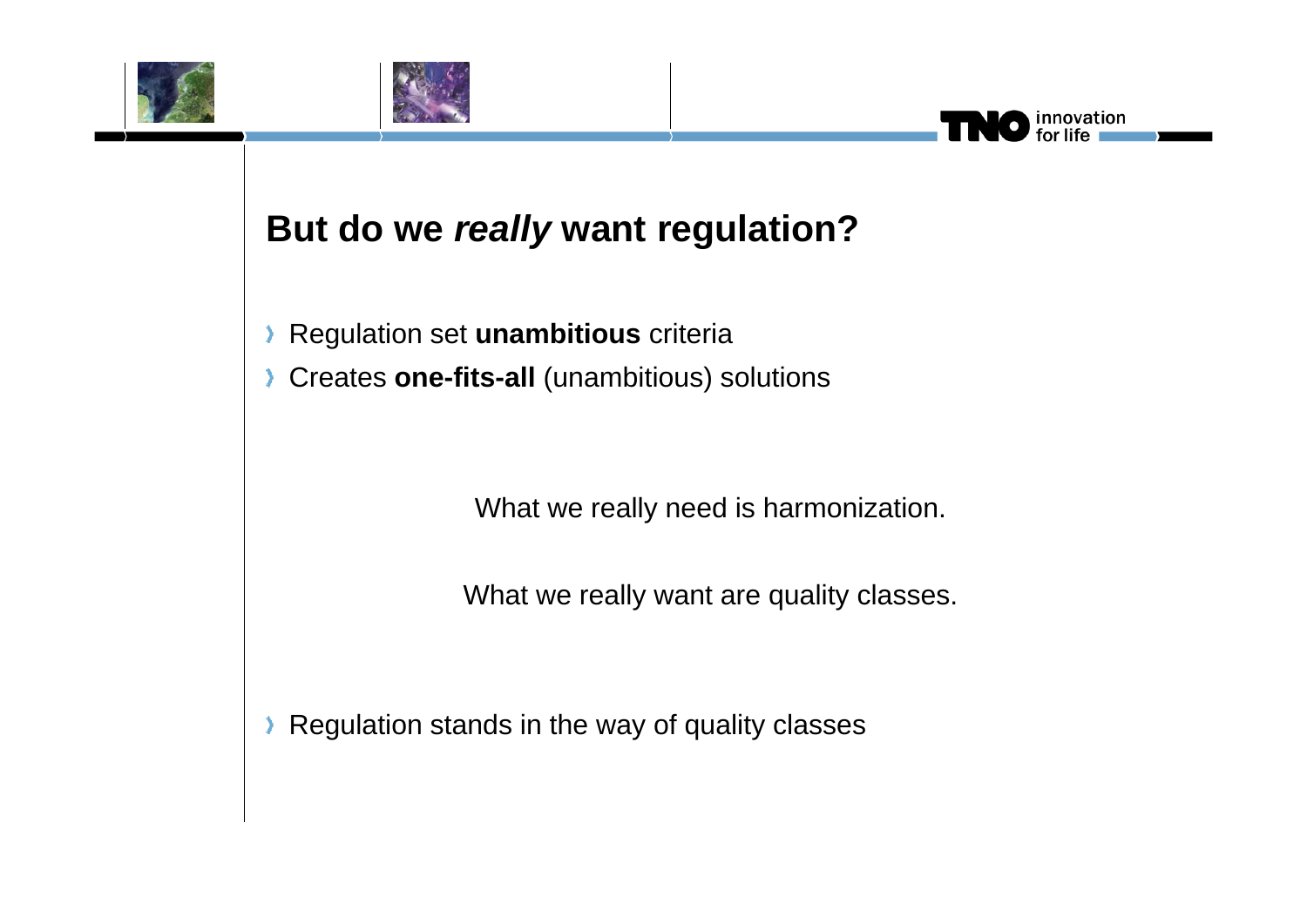



#### **So, instead of working towards regulation …**

innovation

… jump directly to TU 0901:

Harmonize the descriptors

Pre p p are a Euro pean classification scheme of **q y ualit y classes**

*for low frequency noise and vibration*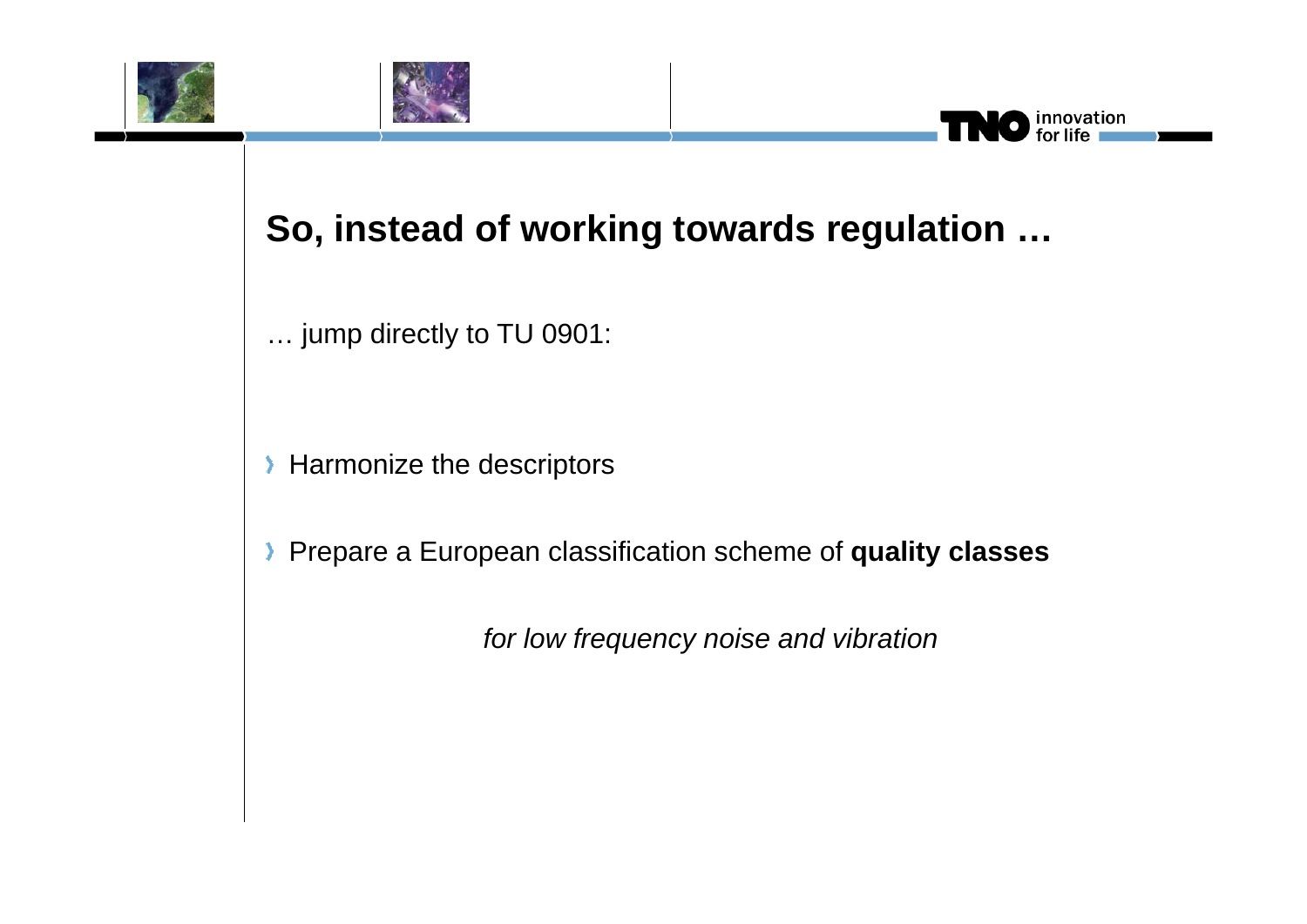



#### innovation<br>for life

#### **Quality classes**

Minimum requirements for health

- cortisol level
- quality of sleep

Higher classes for annoyance Make it dependent on:

- age
- life style
- environment

For low frequency noise and vibration: more research needed on health and annoyance dose-response relationships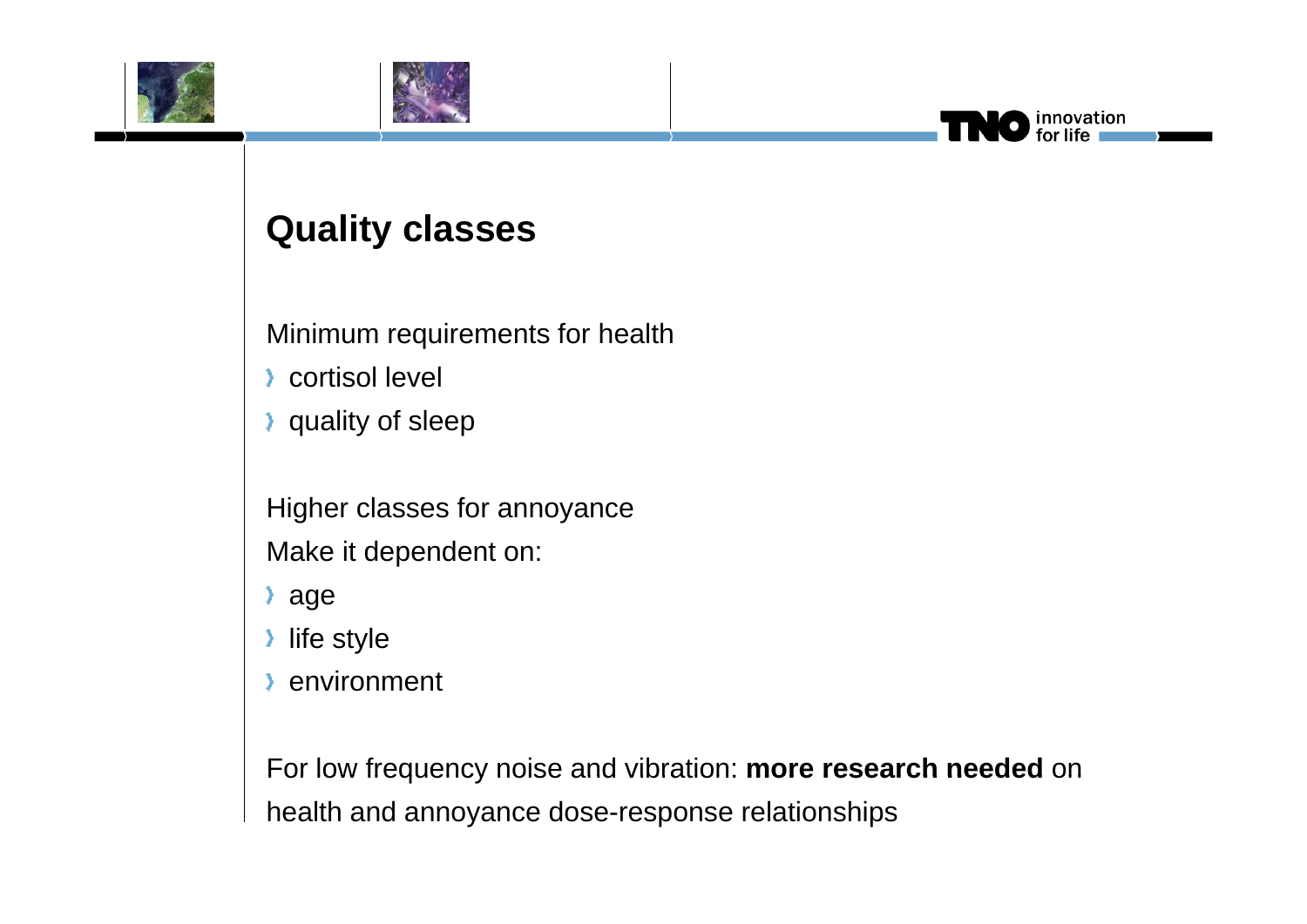



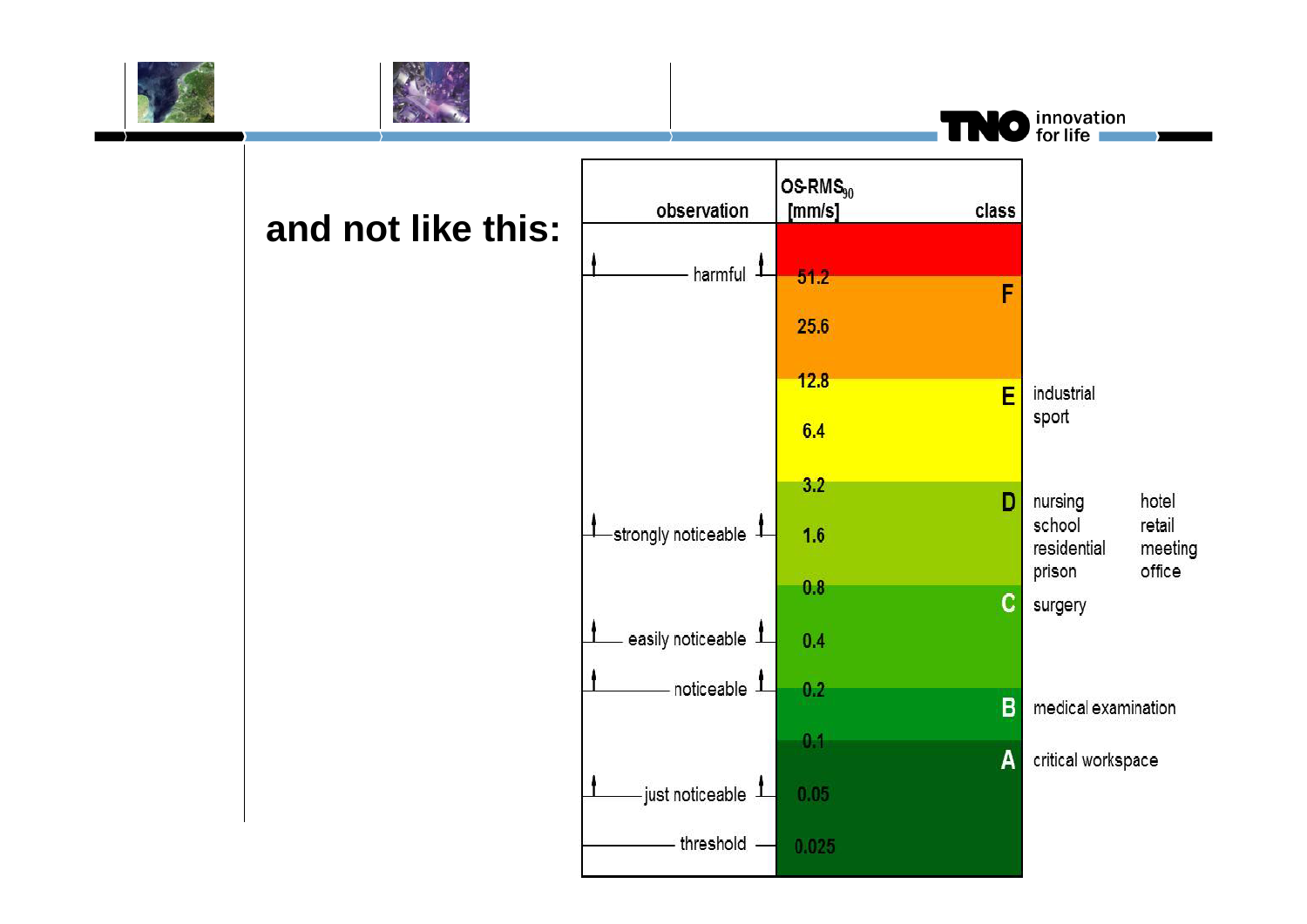

### **Shifting the focus**

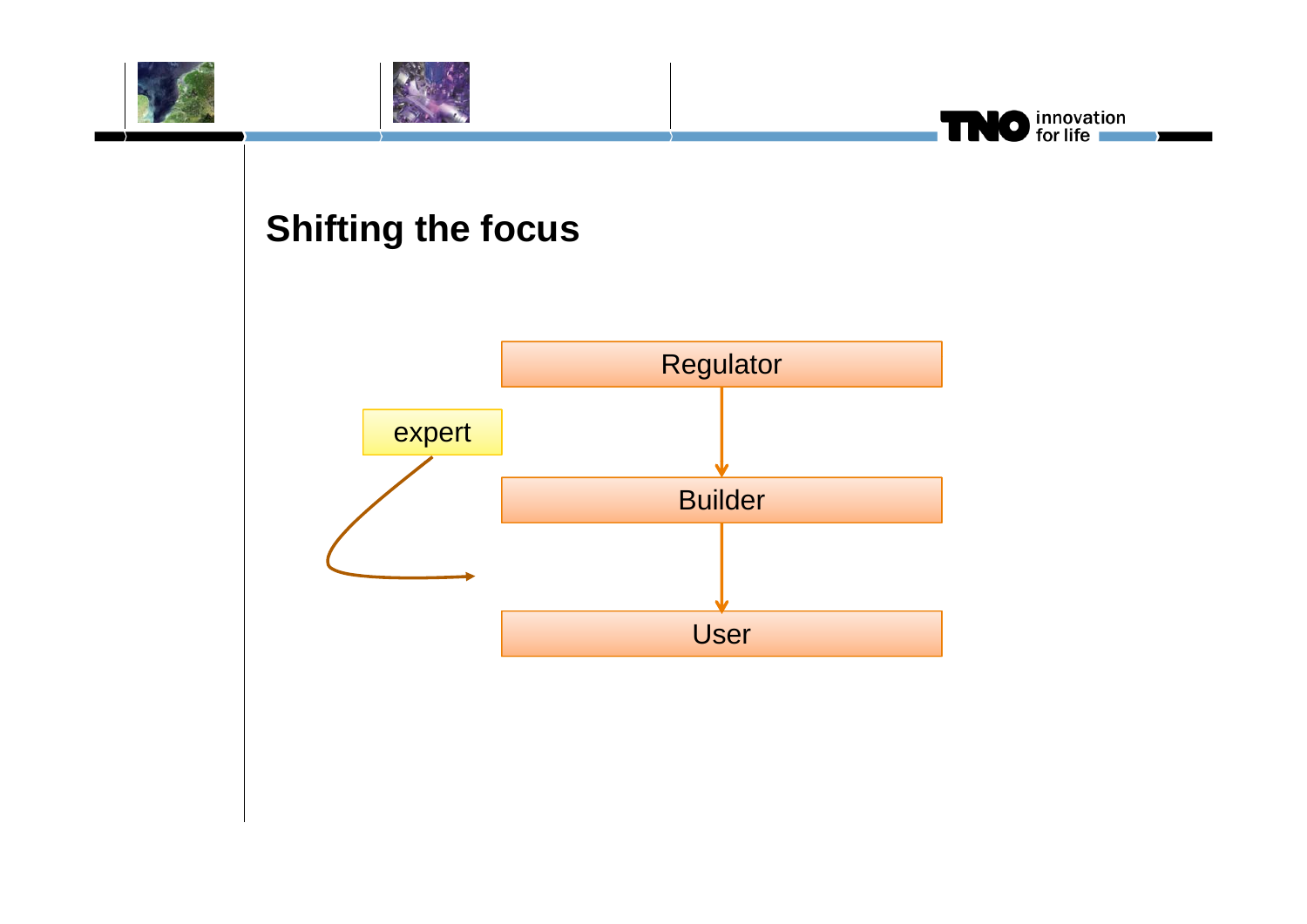



### **Further shifting the focus**

- Existing number of houses in EU: **200 million**
- **Newly build: only 1% per year**
- (demolition: 0.07% per year)
- Major part of **200 million** has timber based floors
- Minor part of 1%/year is timber based / light weight

The Netherlands:

- **habilish** noise from neighbours annoyance Nr. 1
- 1 noise induced murder per yea r

So: let's help current **owners** to fight low frequency noise & vibration novation